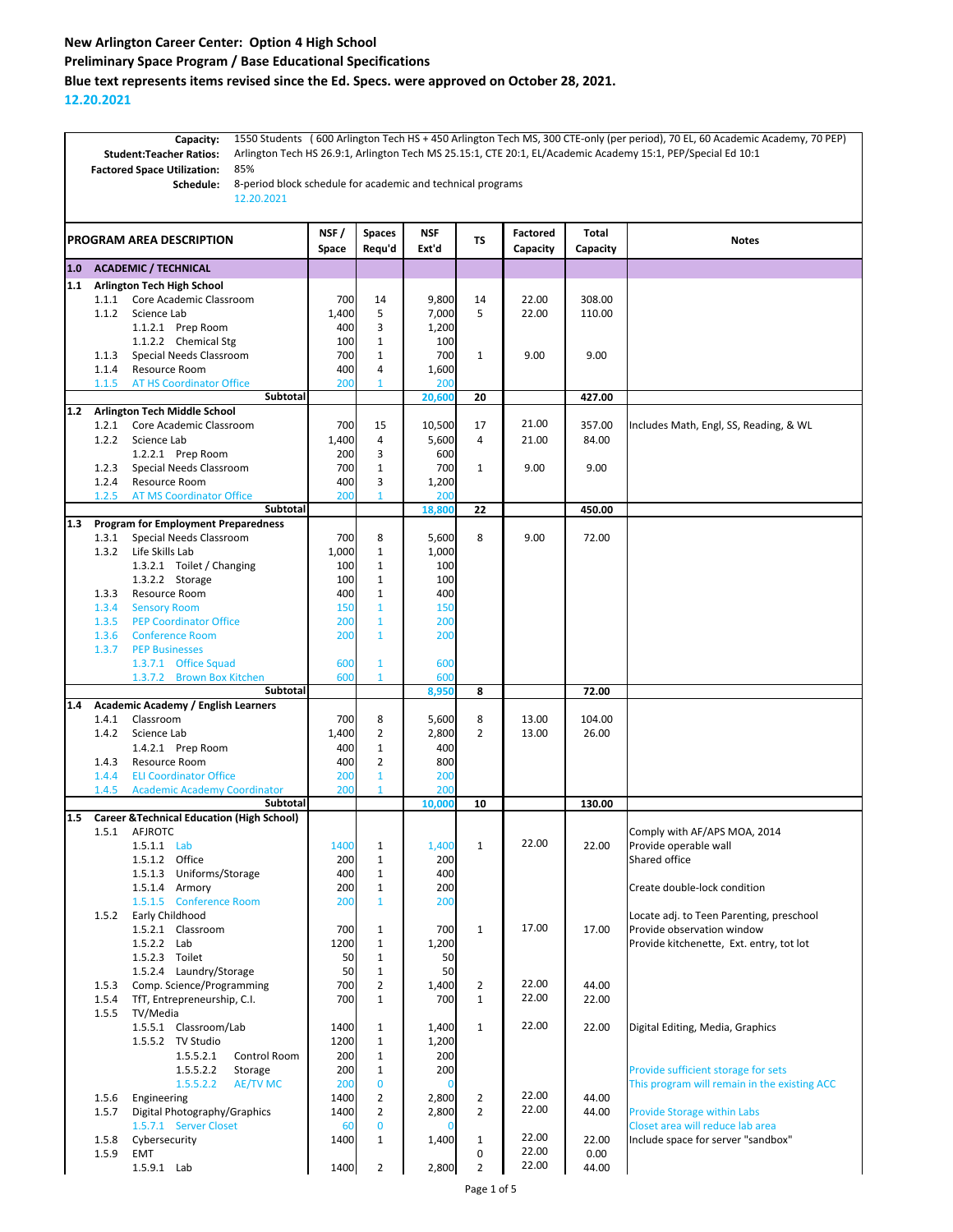**Preliminary Space Program / Base Educational Specifications**

**Blue text represents items revised since the Ed. Specs. were approved on October 28, 2021.**

**12.20.2021**

|     |                     | 1.5.10 Forensics                                        |                           | 1400   | $\mathbf{1}$   | 1,400          | $\mathbf{1}$   | 22.00 | 22.00    |                                           |
|-----|---------------------|---------------------------------------------------------|---------------------------|--------|----------------|----------------|----------------|-------|----------|-------------------------------------------|
|     |                     | 1.5.11 Health/Medical/Pharm. Tech                       |                           | 1400   | $\mathbf{1}$   | 1,400          | $\mathbf{1}$   | 22.00 | 22.00    |                                           |
|     |                     | 1.5.12 Phys Therapy/Sports Med                          |                           |        |                |                |                |       |          |                                           |
|     |                     | 1.5.12.1 Lab                                            |                           | 1400   | $\mathbf{1}$   | 1,400          | $\mathbf{1}$   | 22.00 | 22.00    |                                           |
|     |                     | 1.5.12.2 Classroom                                      |                           | 700    | $\mathbf{1}$   | 700            | $\mathbf{0}$   | 22.00 | 0.00     |                                           |
|     |                     | 1.5.13 Animal Sciences/Vet Tech                         |                           | 1400   | 2              | 2,800          | $\overline{2}$ | 17.00 | 34.00    | Provide Storage within Labs               |
|     |                     | 1.5.14 Auto Collision                                   |                           |        |                |                |                |       |          |                                           |
|     |                     | 1.5.14.1 Classroom                                      |                           | 700    | $\mathbf{1}$   | 700            | $\mathbf{1}$   | 17.00 | 17.00    |                                           |
|     |                     | 1.5.14.2 Lab                                            |                           | 4000   | $\mathbf{1}$   | 4,000          |                |       |          | Include space for paint booth             |
|     |                     |                                                         | 1.5.14.2.1 Tool Storage   | 400    | $\mathbf{1}$   | 400            |                |       |          |                                           |
|     |                     | 1.5.14.2.2                                              | Paint Storage             | 200    | $\mathbf{1}$   | 200            |                |       |          |                                           |
|     |                     | 1.5.14.2.3 Office                                       |                           | 100    | $\mathbf{1}$   | 100            |                |       |          |                                           |
|     |                     | 1.5.15 Auto Technology                                  |                           |        |                |                |                |       |          |                                           |
|     |                     | 1.5.15.1 Classroom                                      |                           | 700    | 3              | 2,100          | 3              | 17.00 | 51.00    |                                           |
|     |                     | 1.5.15.2 Lab                                            |                           | 5000   | $\mathbf{1}$   | 5,000          |                |       |          |                                           |
|     |                     |                                                         | 1.5.15.2.1 Tool Storage   | 400    | $\mathbf{1}$   | 400            |                |       |          |                                           |
|     |                     |                                                         | 1.5.15.2.2 Parts Storage  | 400    | $\mathbf{1}$   | 400            |                |       |          |                                           |
|     |                     |                                                         | 1.5.15.2.3 Changing Rm    | 100    | $\mathbf{1}$   | 100            |                |       |          | All gender room - shared with Collision   |
|     |                     | 1.5.15.2.3                                              | <b>Shared Office</b>      | 300    | $\mathbf{1}$   | 300            |                |       |          | For three instructors                     |
|     |                     | 1.5.16 Aviation Technology                              |                           | 1400   | $\mathbf{1}$   | 1,400          | $\mathbf{1}$   | 17.00 | 17.00    |                                           |
|     |                     | 1.5.17 Cosmetology/Barbering                            |                           |        |                |                |                |       |          |                                           |
|     |                     | 1.5.17.1 Lab                                            |                           | 1400   | $\overline{2}$ | 2,800          | $\overline{2}$ | 17.00 | 34.00    | Include classroom / lecture space in lab? |
|     |                     | 1.5.17.1.1 Storage                                      |                           | 200    | $\overline{2}$ | 400            |                |       |          |                                           |
|     |                     | 1.5.17.1.2                                              | Reception                 | 100    | $\mathbf{0}$   | $\bf{0}$       |                |       |          | Include within lab square footage         |
|     |                     | 1.5.17.1.2                                              | Consultation              | 100    | $\mathbf{0}$   | $\bf{0}$       |                |       |          | Include within lab square footage         |
|     |                     | 1.5.17.2 Classroom                                      |                           | 700    | $\Omega$       | $\overline{0}$ | $\mathbf{0}$   | 17.00 | 0.00     | Reduce lab SF to provide classroom        |
|     |                     | 1.5.18 Culinary Arts                                    |                           |        |                |                |                |       |          |                                           |
|     |                     | 1.5.18.1 Classroom                                      |                           | 700    | $\overline{2}$ | 1,400          | $\overline{2}$ | 17.00 | 34.00    |                                           |
|     |                     | 1.5.18.2 Lab                                            |                           | 2500   | $\mathbf{1}$   | 2,500          |                |       |          | Baking and cooking, includes pantry       |
|     |                     |                                                         | 1.5.18.2.1 Dry Storage    | 200    | $\mathbf{1}$   | 200            |                |       |          |                                           |
|     |                     |                                                         | 1.5.18.2.2 Refrig/Frzr    | 200    | $\mathbf{1}$   | 200            |                |       |          |                                           |
|     |                     | 1.5.18.2.3                                              | Office                    | 100    | $\mathbf{1}$   | 100            |                |       |          |                                           |
|     |                     |                                                         | 1.5.18.2.4 Changing Rm    | 200    | $\mathbf{1}$   | 200            |                |       |          | All gender room                           |
|     |                     | 1.5.19 Electricity                                      |                           |        |                |                |                |       |          |                                           |
|     |                     | 1.5.19.1 Lab                                            |                           | 1400   | $\mathbf{1}$   | 1,400          | $\mathbf{1}$   | 17.00 | 17.00    |                                           |
|     |                     | 1.5.19.2 Classroom                                      |                           | 700    | $\mathbf{1}$   | 700            | $\mathbf{0}$   | 17.00 | 0.00     | 'Clean" Classroom for 10-12 Students      |
|     |                     |                                                         | Subtotal                  |        |                | 52,000         | 28             |       | 551.00   |                                           |
| 1.6 |                     | <b>Career &amp; Technical Education (Middle School)</b> |                           |        |                |                |                |       |          |                                           |
|     | 1.6.1               | Work & Family Studies                                   |                           |        |                |                |                |       |          |                                           |
|     |                     | 1.6.1.1 Lab                                             |                           | 1850   | $\mathbf 1$    | 1,850          |                |       |          | Nutrition Lab, Demo, Sewing (study SF)    |
|     |                     | 1.6.1.1.1                                               | Storage                   | 200    | $\mathbf{1}$   | 200            |                |       |          |                                           |
|     | 1.6.2               | Flexible CTE Labs                                       |                           | 1200   | 3              | 3,600          |                |       |          | <b>Includes Business</b>                  |
|     |                     |                                                         | Subtotal                  |        |                | 5,650          | 0              |       |          |                                           |
| 1.7 | <b>Project Labs</b> |                                                         |                           |        |                |                |                |       |          | Spaces shared by all programs             |
|     | 1.7.1               | <b>Fabrication Lab</b>                                  |                           | 2,500  | $\mathbf{1}$   | 2,500          |                |       |          |                                           |
|     |                     | 1.7.1.1 Storage                                         |                           | 200    | $\mathbf{1}$   | 200            |                |       |          |                                           |
|     |                     |                                                         | Subtotal                  |        |                | 2,700          | 0              |       |          |                                           |
| 1.8 |                     | <b>Collaborative Learning</b>                           |                           |        |                |                |                |       |          | Spaces shared by all programs             |
|     | 1.8.1               | Breakout                                                |                           | varies |                | 2,000          |                |       |          | Open spaces, distributed                  |
|     | 1.8.2               | Small Group/Conference                                  |                           | 200    | 4              | 800            |                |       |          |                                           |
|     |                     |                                                         | Subtotal                  |        |                | 2,800          | 0              |       |          |                                           |
| 1.9 |                     | <b>Learning Support</b>                                 |                           |        |                |                |                |       |          | Distributed                               |
|     |                     | 1.9.1 Teacher Collaboration                             |                           | 1,000  | 3              | 3,000          |                |       |          | Accommodate +/- 20 teachers per room      |
|     |                     | 1.9.1.1 Staff Toilet                                    |                           | 50     | 3              | 150            |                |       |          |                                           |
|     |                     | 1.9.1.2 Wellness Room                                   |                           | 50     | 3              | 150            |                |       |          | Prayer, lactation, meds, etc.             |
|     | 1.9.2               | Academic Storage                                        |                           | 150    | 3              | 450            |                |       |          |                                           |
|     | 1.9.3               | Conference                                              |                           | 200    | 3              | 600            |                |       |          |                                           |
|     | 1.9.4               | School Store                                            |                           | 200    | 1              | 200            |                |       |          |                                           |
|     |                     |                                                         | Subtotal                  |        |                | 4,550          | 0              |       |          |                                           |
|     |                     |                                                         | <b>Program Area Total</b> |        |                | 126,050        | 88             |       | 1,630.00 |                                           |
|     |                     |                                                         |                           |        |                |                |                |       |          |                                           |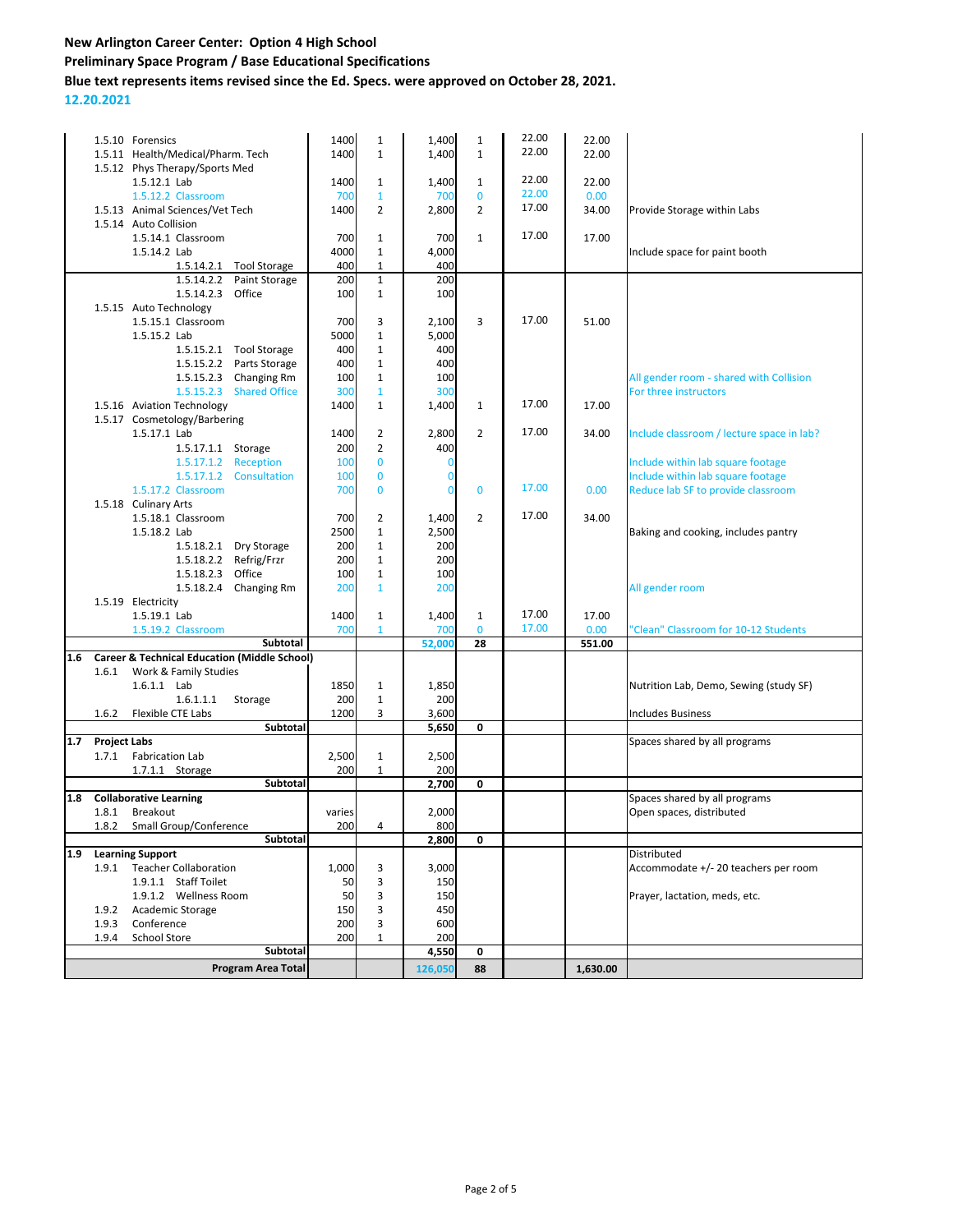**Preliminary Space Program / Base Educational Specifications**

**Blue text represents items revised since the Ed. Specs. were approved on October 28, 2021.**

**12.20.2021**

| <b>ARTS</b>      |                                    |       |                |        |                         |       |        |                                                 |
|------------------|------------------------------------|-------|----------------|--------|-------------------------|-------|--------|-------------------------------------------------|
|                  | 2.1 Visual / Fine Arts             |       |                |        |                         |       |        |                                                 |
|                  | 2.1.1 Learning Labs                | 1,200 | $\mathbf{1}$   | 1,200  | $\mathbf{1}$            | 11.00 | 11.00  | 2D, 3D, Graphics Lab, Animation                 |
|                  |                                    | 200   | $\overline{2}$ | 400    |                         |       |        |                                                 |
|                  | 2.1.1.1 Storage                    |       |                |        |                         |       |        |                                                 |
|                  | 2.1.1.2 Pottery                    | 400   | $\mathbf{1}$   | 400    |                         |       |        |                                                 |
|                  | 2.1.1.3 Kiln / Storage             | 200   | $\mathbf{1}$   | 200    |                         |       |        |                                                 |
|                  | Subtotal                           |       |                | 2,200  | $\mathbf{1}$            |       | 11     |                                                 |
|                  | 2.2 Performing Arts                |       |                |        |                         |       |        | Spaces shared by all HS and MS programs         |
| 2.2.1            | <b>General Music</b>               | 1,800 | $\mathbf{1}$   | 1,800  | $\mathbf{1}$            | 11.00 | 11.00  |                                                 |
|                  | 2.2.1.2 Storage                    | 400   | $\overline{2}$ | 800    |                         |       |        |                                                 |
| 2.2.2            | Music Lab                          | 1,200 | $\mathbf 1$    | 1,200  | $\mathbf{1}$            | 11.00 | 11.00  | Flexible use, keyboard, digital recording, etc. |
| 2.2.3            | Ensemble / Practice                | 200   | $\overline{2}$ | 400    |                         |       |        |                                                 |
| 2.2.4            | Practice Room                      | 100   | $\overline{2}$ | 200    |                         |       |        |                                                 |
|                  | Subtotal                           |       |                | 4,400  | $\mathbf{z}$            |       | 22     |                                                 |
|                  |                                    |       |                |        |                         |       |        |                                                 |
| 2.3 Black Box    |                                    | 2,500 | $\mathbf{1}$   | 2,500  |                         |       |        | Open, flexible peformance space                 |
| 2.3.1            | Storage                            | 400   | $\overline{2}$ | 800    |                         |       |        |                                                 |
| 2.3.2            | Control Room                       | 100   | $\mathbf{1}$   | 100    |                         |       |        |                                                 |
| 2.2.3            | Dressing Room w/ Toilet            | 400   | $\overline{2}$ | 800    |                         |       |        |                                                 |
|                  | Subtotal                           |       |                | 4,200  | 0                       |       | 0      |                                                 |
|                  | <b>Program Area Total</b>          |       |                | 10,800 | $\overline{\mathbf{3}}$ |       | 33.00  |                                                 |
|                  |                                    |       |                |        |                         |       |        |                                                 |
| <b>ATHLETICS</b> |                                    |       |                |        |                         |       |        |                                                 |
|                  | 3.1 Physical Education             |       |                |        |                         |       |        |                                                 |
| 3.1.1            | Full Size Gymnasium                | 9,500 | $\mathbf{1}$   | 9,500  | 4                       | 22.00 | 88.00  |                                                 |
|                  | <b>Fitness Room</b>                |       |                |        | $\mathbf{1}$            | 22.00 | 22.00  |                                                 |
| 3.1.2            |                                    | 2,000 | $\mathbf{1}$   | 2,000  |                         |       |        |                                                 |
| 3.1.3            | <b>Health Classrooms</b>           | 1,200 | $\mathbf{1}$   | 1,200  | $\mathbf{1}$            | 22.00 | 22.00  | Accommodate up to 40 Students                   |
|                  | <b>Subtotal</b>                    |       |                | 12,700 | 6                       |       | 132.00 |                                                 |
| 3.2 Locker Room  |                                    |       |                |        |                         |       |        |                                                 |
| 3.2.1            | P.E. Locker Room (Open lockers)    | 800   | 1              | 800    |                         |       |        |                                                 |
| 3.2.3            | Unisex Toilets/Showers             | 100   | 6              | 600    |                         |       |        |                                                 |
| 3.2.4            | <b>Unisex Changing Stalls</b>      | 40    | 8              | 320    |                         |       |        |                                                 |
|                  |                                    |       |                |        |                         |       |        |                                                 |
| 3.2.6            | <b>Custodial Closet</b>            | 50    | $\overline{2}$ | 100    |                         |       |        |                                                 |
|                  | <b>Subtotal</b>                    |       |                | 1,820  | 0                       |       |        |                                                 |
|                  | 3.3 Coaches & Faculty              |       |                |        |                         |       |        |                                                 |
|                  |                                    |       |                |        |                         |       |        |                                                 |
|                  | 3.3.1 P.E. Faculty Office          | 600   | $\mathbf{1}$   | 600    |                         |       |        | <b>Accommodate 6 staff</b>                      |
|                  | 3.3.1.1 Toilet / Shower            | 100   | 2              | 200    |                         |       |        |                                                 |
|                  | Subtotal                           |       |                | 800    | 0                       |       |        |                                                 |
|                  | 3.4 Athletics/P.E. Support         |       |                |        |                         |       |        |                                                 |
|                  | 3.4.1 Laundry                      | 400   | $\mathbf{1}$   | 400    |                         |       |        | (1) ea comm. and residential w/d                |
|                  | 3.4.2.1 P.E. Storage               | 600   | $\overline{2}$ | 1,200  |                         |       |        |                                                 |
|                  | 3.4.2.2 Outdoor Storage            | 200   | 1              | 200    |                         |       |        |                                                 |
|                  | <b>Subtotal</b>                    |       |                | 1,800  | 0                       |       |        |                                                 |
|                  |                                    |       |                |        |                         |       |        |                                                 |
|                  | <b>Program Area Total</b>          |       |                | 17,120 | 6                       |       | 132.00 |                                                 |
| <b>AUXILIARY</b> |                                    |       |                |        |                         |       |        |                                                 |
|                  | 4.1 Library / Media Services       |       |                |        |                         |       |        |                                                 |
|                  |                                    |       |                |        |                         |       |        |                                                 |
| 4.1.1            | Reading/Shelving                   | 2,000 | 1              | 2,000  |                         |       |        | Open and/or distributed space                   |
| 4.1.3            | Conference                         | 200   | $\mathbf{1}$   | 200    |                         |       |        |                                                 |
| 4.1.4            | Office                             | 200   | 1              | 200    |                         |       |        | Accommodate (2) staff offices                   |
| 4.1.5            | Storage                            | 200   | $1\,$          | 200    |                         |       |        |                                                 |
| 4.1.6            | Café                               | 600   | 1              | 600    |                         |       |        |                                                 |
|                  | Subtotal                           |       |                | 3,200  | 0                       |       |        |                                                 |
| 4.2 Dining       |                                    |       |                |        |                         |       |        |                                                 |
| 4.2.1            | <b>Student Dining Room/Commons</b> | 5,000 | $\mathbf{1}$   | 5,000  |                         |       |        |                                                 |
| 4.2.2            | Chair/Table Storage                | 400   | $\mathbf{1}$   | 400    |                         |       |        |                                                 |
|                  | Subtotal                           |       |                | 5,400  | 0                       |       |        |                                                 |
|                  | 4.3 Food Preparation               |       |                |        |                         |       |        |                                                 |
| 4.3.1            | Kitchen / Serving                  | 3,200 |                | 3,200  |                         |       |        |                                                 |
|                  |                                    |       | $\mathbf{1}$   |        |                         |       |        |                                                 |
| 4.3.2            | Walk-in Refrigerator               | 200   | $\mathbf{1}$   | 200    |                         |       |        |                                                 |
| 4.3.3            | Walk-in Freezer                    | 200   | $\mathbf{1}$   | 200    |                         |       |        |                                                 |
| 4.3.4            | Dry Storage                        | 400   | $\mathbf{1}$   | 400    |                         |       |        |                                                 |
| 4.3.5            | Manager's Office                   | 150   | $\mathbf{1}$   | 150    |                         |       |        |                                                 |
| 4.3.7            | Staff Lockers/Toilet               | 200   | $\mathbf{1}$   | 200    |                         |       |        |                                                 |
| 4.3.8            | Laundry                            | 100   | $\mathbf{1}$   | 100    |                         |       |        |                                                 |
| 4.3.9            | Custodial / Storage                | 50    | 1              | 50     |                         |       |        |                                                 |
|                  | Subtotal                           |       |                | 4,500  | 0                       |       |        |                                                 |
|                  |                                    |       |                |        |                         |       |        |                                                 |
|                  | Program Area Total                 |       |                | 13,100 | 0                       |       | 0.00   |                                                 |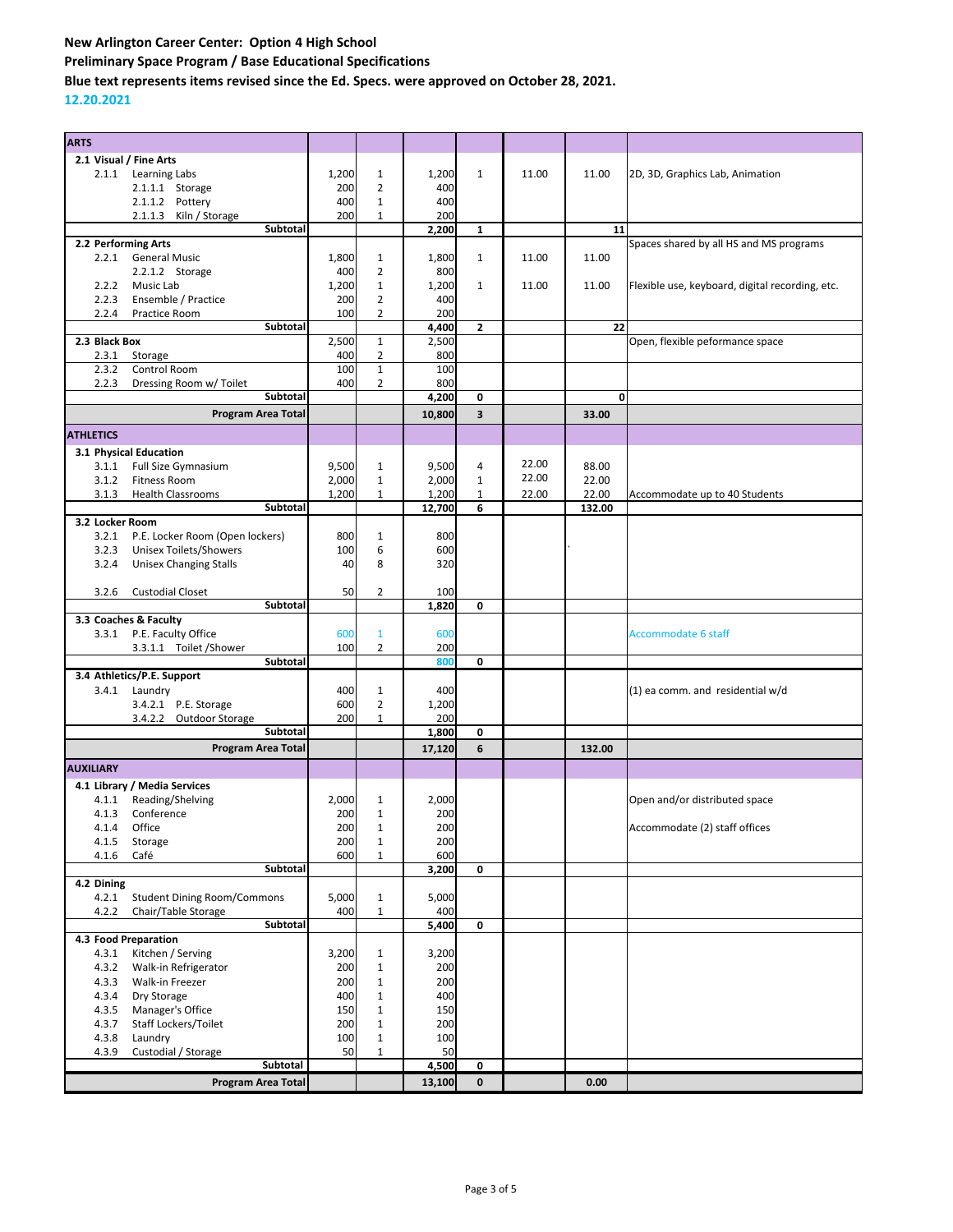**Preliminary Space Program / Base Educational Specifications**

**Blue text represents items revised since the Ed. Specs. were approved on October 28, 2021.**

## **12.20.2021**

| <b>ADMINISTRATION</b> |                                        |            |                                |            |              |      |                                             |
|-----------------------|----------------------------------------|------------|--------------------------------|------------|--------------|------|---------------------------------------------|
| 5.1 Main Office       |                                        |            |                                |            |              |      | Combined HS and MS                          |
| 5.1.1                 | Main Office Reception                  | 600        | $\mathbf{1}$                   | 600        |              |      | 5 workstations in open office               |
|                       | 5.1.1.1 (3) Admin Assist               |            |                                |            |              |      |                                             |
|                       | 5.1.1.2 Bi-Langual family Liason       |            |                                |            |              |      |                                             |
|                       | 5.1.1.3 Atendance Clerk                |            |                                |            |              |      |                                             |
| 5.1.3                 | Workroom/Mail                          | 400        | $\mathbf{1}$                   | 400        |              |      |                                             |
| 5.1.4                 | Principal                              | 200        | $\mathbf 1$                    | 200        |              |      |                                             |
| 5.1.5                 | Assist. Principal                      | 150        | $\overline{4}$                 | 600        |              |      | $1MS + 3HS$                                 |
| 5.1.6                 | <b>Attendance Specialist</b>           | 150        | $\mathbf 1$                    | 150        |              |      |                                             |
| 5.1.7                 | Conference Room                        | 400        | $\overline{2}$                 | 800        |              |      |                                             |
| 5.1.8                 | Treasurer                              | 150        | $\mathbf{1}$                   | 150        |              |      |                                             |
| 5.1.9                 | Itinerant Office                       | 120        | $\mathbf{1}$                   | 120        |              |      | <b>Hoteling Station</b>                     |
|                       | 5.1.10 Program Coordinators            |            |                                |            |              |      |                                             |
|                       | 5.1.10.1 Capstone Coordinator          | 150        | $\mathbf{1}$                   | 150        |              |      |                                             |
|                       | 5.1.10.2 Transition Coordinator        | 150        | $\mathbf{1}$                   | 150        |              |      |                                             |
|                       | 5.1.10.3 STEM Coordinator              | 150        | $\mathbf{1}$                   | 150        |              |      |                                             |
|                       | 5.1.10.4 RTG Coordinator               | 150        | $\mathbf{1}$                   | 150        |              |      | <b>Resource Teacher for the Gifted</b>      |
|                       | 5.1.10.5 STC Coordinator               | 150        | $\mathbf{1}$                   | 150        |              |      | <b>School Testing Coordinator</b>           |
|                       | 5.1.10.6 DEI Coordinator               | 150        | $\mathbf{1}$                   | 150        |              |      | Diveristy, Equity, Inclusion                |
|                       | <b>ITC Coordinator</b>                 |            |                                |            |              |      | <b>Included with ITC Section</b>            |
|                       | <b>Academy Coordinator</b>             |            |                                |            |              |      | <b>Included with Academy Section</b>        |
|                       | Arlington Tech HS Coord.               |            |                                |            |              |      | Included with Arlington Tech HS Section     |
|                       | Arlington Tech MS Coord.               |            |                                |            |              |      | Included with Arlington Tech MS Section     |
|                       | <b>PEP Coordinator</b>                 |            |                                |            |              |      | <b>Included with PEP Section</b>            |
|                       | <b>ELI Coordinator</b>                 |            |                                |            |              |      | <b>Included with ELI Section</b>            |
|                       | <b>Teen Parenting Coord.</b>           |            |                                |            |              |      | <b>Included with Teen Parenting Section</b> |
|                       | <b>Outreach Coordinator</b>            |            |                                |            |              |      | <b>Included with Teen Parenting Section</b> |
|                       | 5.1.11 Student Services                |            |                                |            |              |      |                                             |
|                       | 5.1.11.1 Psychologist                  | 120        | $\overline{2}$                 | 240        |              |      |                                             |
|                       | 5.1.11.2 Social Workers                | 120        | $\overline{2}$                 | 240        |              |      |                                             |
|                       | 5.1.11.3 Substance Abuse               | 120        | $\mathbf{1}$                   | 120        |              |      |                                             |
|                       | 5.1.11.4 Security                      | 150        | $\mathbf{1}$<br>$\overline{2}$ | 150        |              |      | <b>Accomodate 3 security assistants</b>     |
|                       | 5.1.11.5 TBD<br>5.1.12 Records Storage | 120<br>200 | $\mathbf 1$                    | 240<br>200 |              |      | <b>Activity Director,</b>                   |
|                       | 5.1.13 Staff Toilet                    | 50         | $\overline{2}$                 | 100        |              |      |                                             |
|                       | 5.1.14 Storage                         | 100        | $\mathbf{1}$                   | 100        |              |      |                                             |
|                       | Subtotal                               |            |                                | 5,310      | 0            |      |                                             |
| 5.2 Counseling        |                                        |            |                                |            |              |      |                                             |
| 5.2.1                 | Reception                              | 400        | $\mathbf{1}$                   | 400        |              |      | Counseling & AP Admin Assist                |
| 5.2.2                 | Director's Office                      | 200        | $\mathbf 1$                    | 200        |              |      |                                             |
| 5.2.3                 | Counselor's Office                     | 150        | 6                              | 900        |              |      | 1 per 250 students (2 MS+4 HS)              |
| 5.2.4                 | Registrar                              | 120        | $\mathbf 1$                    | 120        |              |      |                                             |
| 5.2.5                 | <b>College Career Counselor</b>        | 600        | $\mathbf 1$                    | 600        |              |      |                                             |
| 5.2.6                 | <b>NOVA Counselor</b>                  | 150        | $\mathbf 1$                    | 150        |              |      |                                             |
| 5.2.7                 | Conference Room                        | 200        | $\mathbf 1$                    | 200        |              |      |                                             |
| 5.2.8                 | Workroom                               | 150        | $\mathbf{1}$                   | 150        |              |      |                                             |
| 5.2.9                 | Records Storage                        | 200        | $\mathbf{1}$                   | 200        |              |      |                                             |
|                       | 5.2.10 Staff Toilet                    | 50         | $\overline{2}$                 | 100        |              |      |                                             |
|                       | Subtotal                               |            |                                | 3,020      | o            |      |                                             |
| 5.3 Health Services   |                                        |            |                                |            |              |      |                                             |
| 5.3.1                 | Waiting/Reception                      | 100        | $\mathbf{1}$                   | 100        |              |      |                                             |
| 5.3.2                 | Nurse's Office                         | 120        | $\mathbf{1}$                   | 120        |              |      |                                             |
| 5.3.3                 | Exam Room                              | 150        | $\mathbf{1}$                   | 150        |              |      |                                             |
| 5.3.4                 | <b>Resting Area</b>                    | 150        | 4                              | 600        |              |      |                                             |
| 5.3.5                 | Storage                                | 50         | $\mathbf{1}$                   | 50         |              |      |                                             |
| 5.3.6                 | Toilet                                 | 50         | $\overline{2}$                 | 100        |              |      |                                             |
|                       | Subtotal                               |            |                                | 1,120      | 0            |      |                                             |
|                       | <b>Program Area Total</b>              |            |                                | 9,450      | $\mathbf{0}$ | 0.00 |                                             |